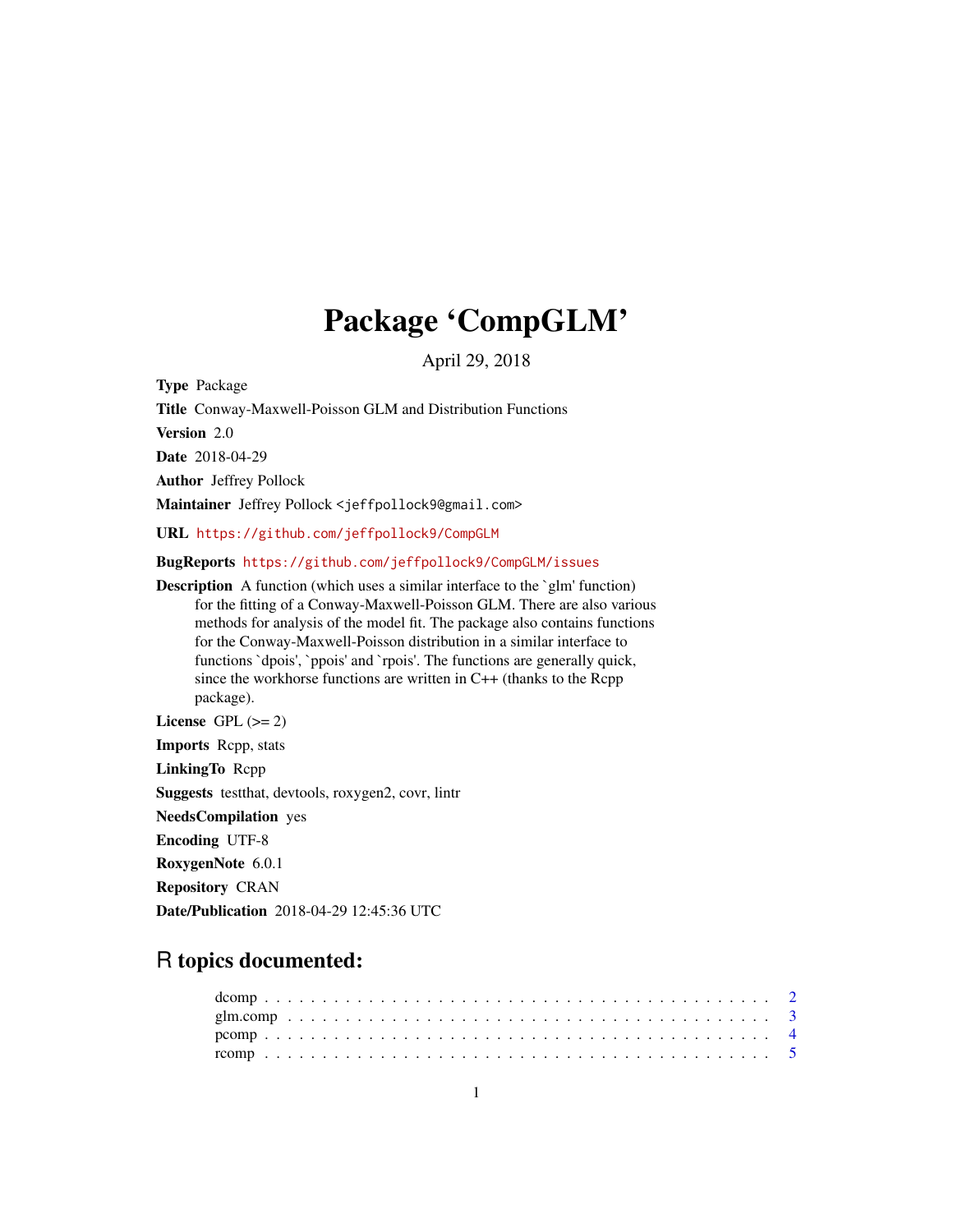#### <span id="page-1-0"></span>**Index** [7](#page-6-0) **7**

# <span id="page-1-1"></span>dcomp *Conway-Maxwell-Poisson Probability Density Function*

## Description

The PDF of the Conway-Maxwell-Poisson distribution with parameters lam and nu at point y.

#### Usage

 $dcomp(y, lam, nu, sumTo = 100L, logP = FALSE)$ 

# Arguments

| y     | an integer vector where the density is to be calculated. If the input is not an<br>integer, it will be coerced to be an integer. |
|-------|----------------------------------------------------------------------------------------------------------------------------------|
| lam   | a double vector of the parameter $\lambda$ .                                                                                     |
| nu    | a double vector of the parameter $\nu$ .                                                                                         |
| sumTo | an integer for the summation term in the density (default 100).                                                                  |
| logP  | a boolean for if the log of the density should be given (default FALSE).                                                         |

# Details

The Conway-Maxwell-Poisson distribution has density:

$$
P(y) = \frac{\lambda^y}{(y!)^{\nu} Z(\lambda, \nu)}
$$

for  $y = 0, 1, 2, \ldots$ , and:

$$
Z(\lambda, \nu) = \sum_{j=0}^{\infty} \frac{\lambda^j}{(j!)^{\nu}}
$$

where the summation is approximated by summing from  $j = 0$  to sum To.

# Value

The value of the PDF (or log PDF if logP = TRUE). Input vectors are recycled to be same length.

#### Author(s)

Jeffrey Pollock <jeffpollock9@gmail.com>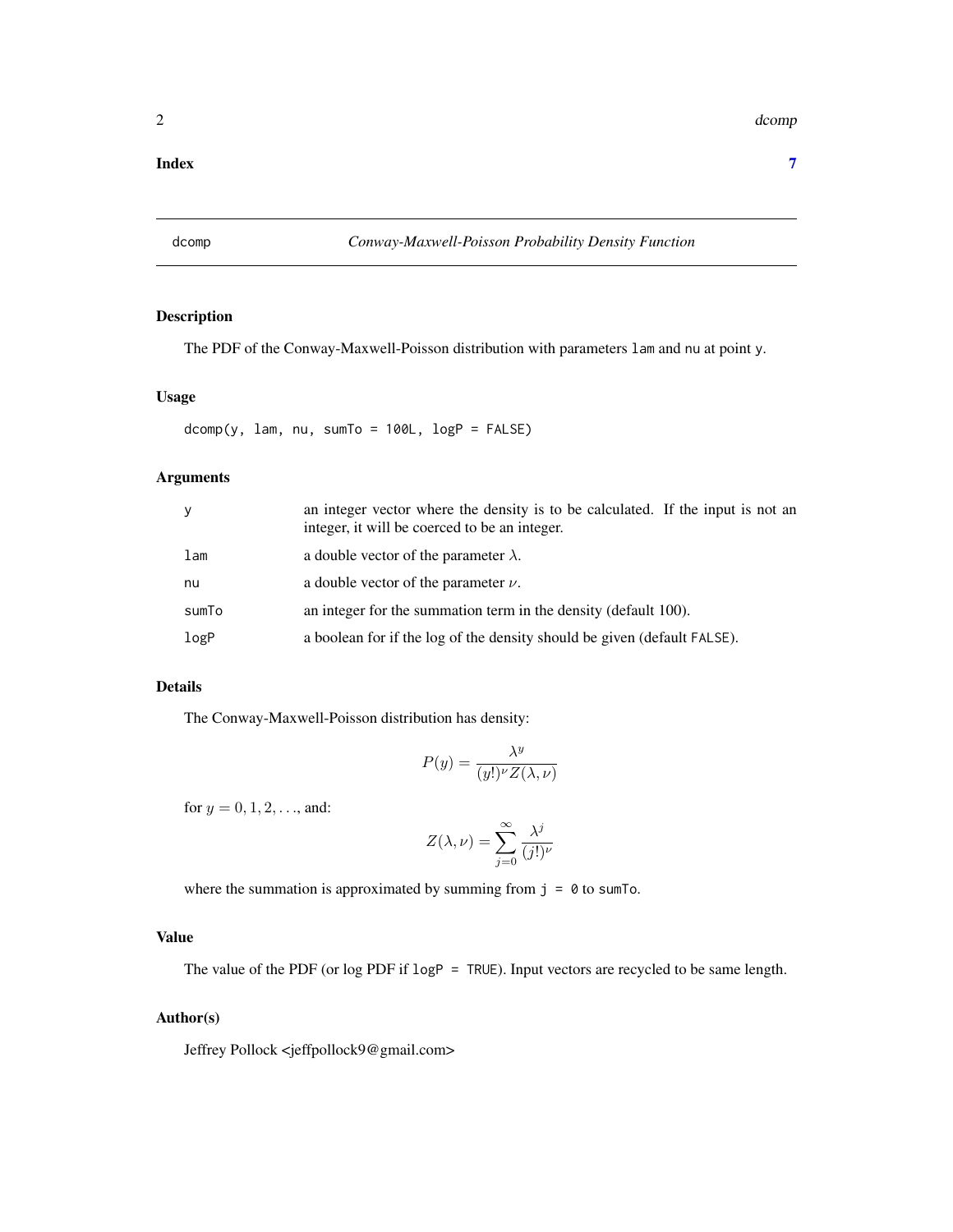#### <span id="page-2-0"></span>glm.comp 3

# Examples

```
dcomp(-5:5, 2.5, 1)
dcomp(2, 2.5, 1.5)
require(graphics)
require(stats)
comp <- dcomp(0:10, 2.5, 0.9)
poisson <- dpois(0:10, 2.5)
barplot(rbind(comp, poisson), beside = TRUE, names= 0:10, legend.text = TRUE)
```
glm.comp *Conway-Maxwell Poisson GLM Fitting Function*

# Description

A function in similar format to glm which provides a linear form regressing on the parameters lambda and mu.

#### Usage

```
glm.comp(lamFormula, nuFormula = NULL, data, lamStart = NULL,
  nuStart = NULL, sumTo = 100L, method = "BFGS", ...)
```
#### Arguments

| lamFormula | an object of class formula which determines the form of regression for the<br>model parameter $\lambda$ . An offset can also be added in the formula.                                                                 |
|------------|-----------------------------------------------------------------------------------------------------------------------------------------------------------------------------------------------------------------------|
| nuFormula  | an object of class formula which determines the form of regression for the<br>model parameter $\nu$ . The default value is NULL meaning the formula is intercept<br>only. An offset can also be added in the formula. |
| data       | an optional data. frame containing the variables in the model. If not found in<br>data, the variables are taken from environment (lamFormula).                                                                        |
| lamStart   | optional vector of starting values for the coefficients of the $\lambda$ regression.                                                                                                                                  |
| nuStart    | optional vector of starting values for the coefficients of the $\nu$ regression.                                                                                                                                      |
| sumTo      | an integer for the summation term in the density (default 100).                                                                                                                                                       |
| method     | optimisation method passed to optim (default "BFGS").                                                                                                                                                                 |
| .          | further arguments to be passed to optim.                                                                                                                                                                              |

#### Details

A log link is used for regression of the model parameters  $\lambda$  and  $\nu$ , that is:

$$
\log(\lambda)=\beta X
$$

 $log(\nu) = \zeta Y$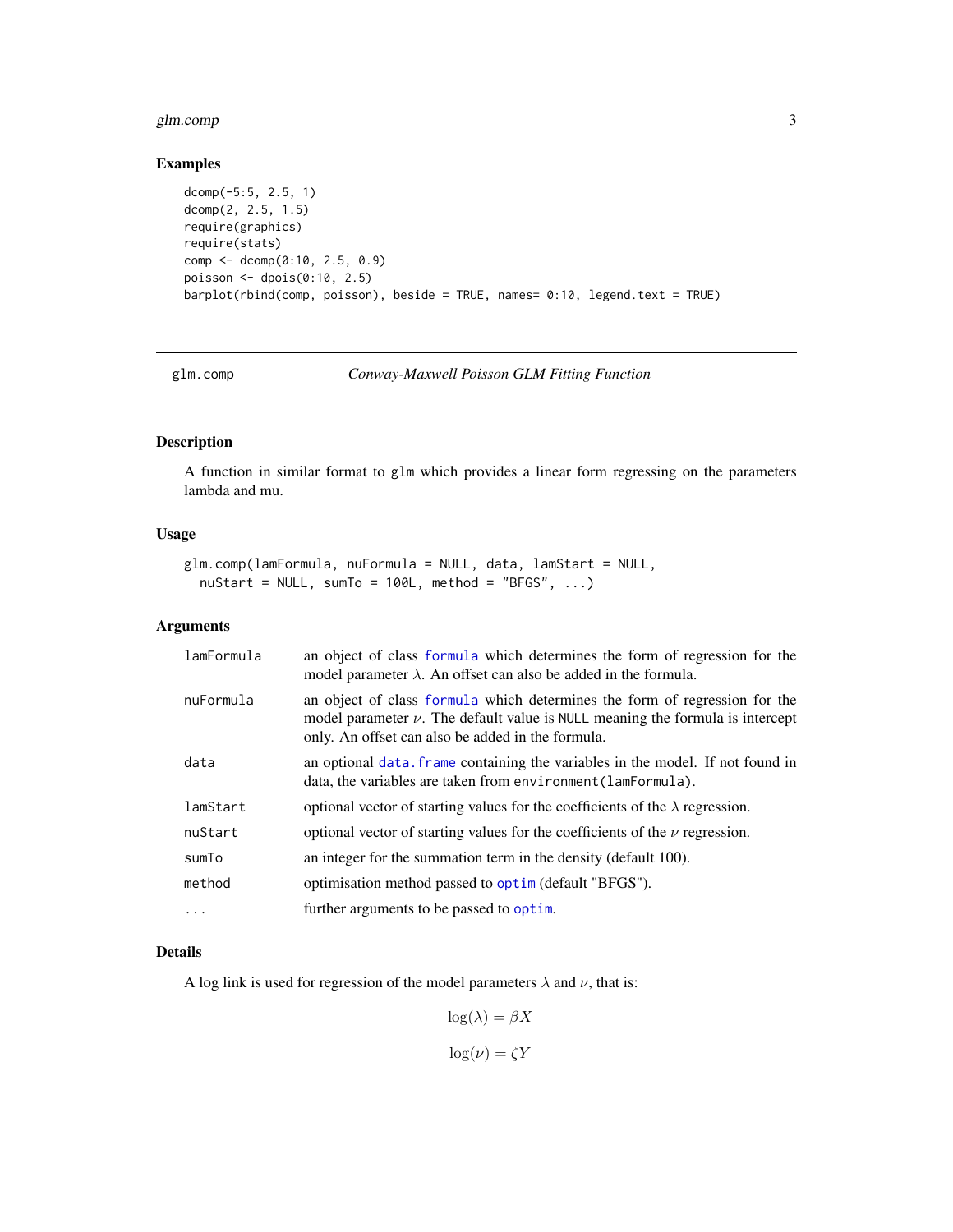<span id="page-3-0"></span>where:  $\beta$  is the vector of coefficients for the parameter  $\lambda$ ,  $\zeta$  is the vector of coefficients for the parameter  $\nu$ , X is the model matrix for the parameter  $\lambda$ , and Y is the model matrix for the parameter  $\nu$ .

The parameter vectors are calculated via maximum likelihood using the general optimisation function [optim](#page-0-0). A Poisson model will be fit using [glm.fit](#page-0-0) and (unless starting values are supplied) the coefficients will be used as starting values for the parameter vector  $\beta$ .

Several S3 functions have been implemented for model analysis [print](#page-0-0), [coef](#page-0-0), [extractAIC](#page-0-0), [logLik](#page-0-0), [predict](#page-0-0), and [summary](#page-0-0),

# Value

An object of class 'Comp' which is a list with all the components needed for the relevant S3 class methods.

#### Author(s)

Jeffrey Pollock <jeffpollock9@gmail.com>

# References

A Flexible Regression Model for Count Data, by Sellers & Shmueli, [http://papers.ssrn.com/](http://papers.ssrn.com/sol3/papers.cfm?abstract_id=1127359) [sol3/papers.cfm?abstract\\_id=1127359](http://papers.ssrn.com/sol3/papers.cfm?abstract_id=1127359)

#### Examples

```
set.seed(1)
n < -5000x1 \le rnorm(n, -1.0, 0.5)
x2 \le rnorm(n, 1.0, 0.7)
x3 <- rnorm(n, 2.0, 0.4)
y \leq rpois(n, exp(-0.5 + 0.3 * x1 + 0.8 * x2 + 0.2 * x3))
data \leq data.frame(y, x1, x2, x3)
model \leq glm.comp(y \sim ., data = data)
print(model)
summary(model)
coef(model)
head(predict(model))
AIC(model)
```
pcomp *Conway-Maxwell-Poisson Cumulative Density Function*

#### **Description**

The CDF of the Conway-Maxwell-Poisson distribution with parameters lam and nu at point q.

#### Usage

```
pcomp(q, lam, nu, sumTo = 100L, lowerTail = TRUE, logP = FALSE)
```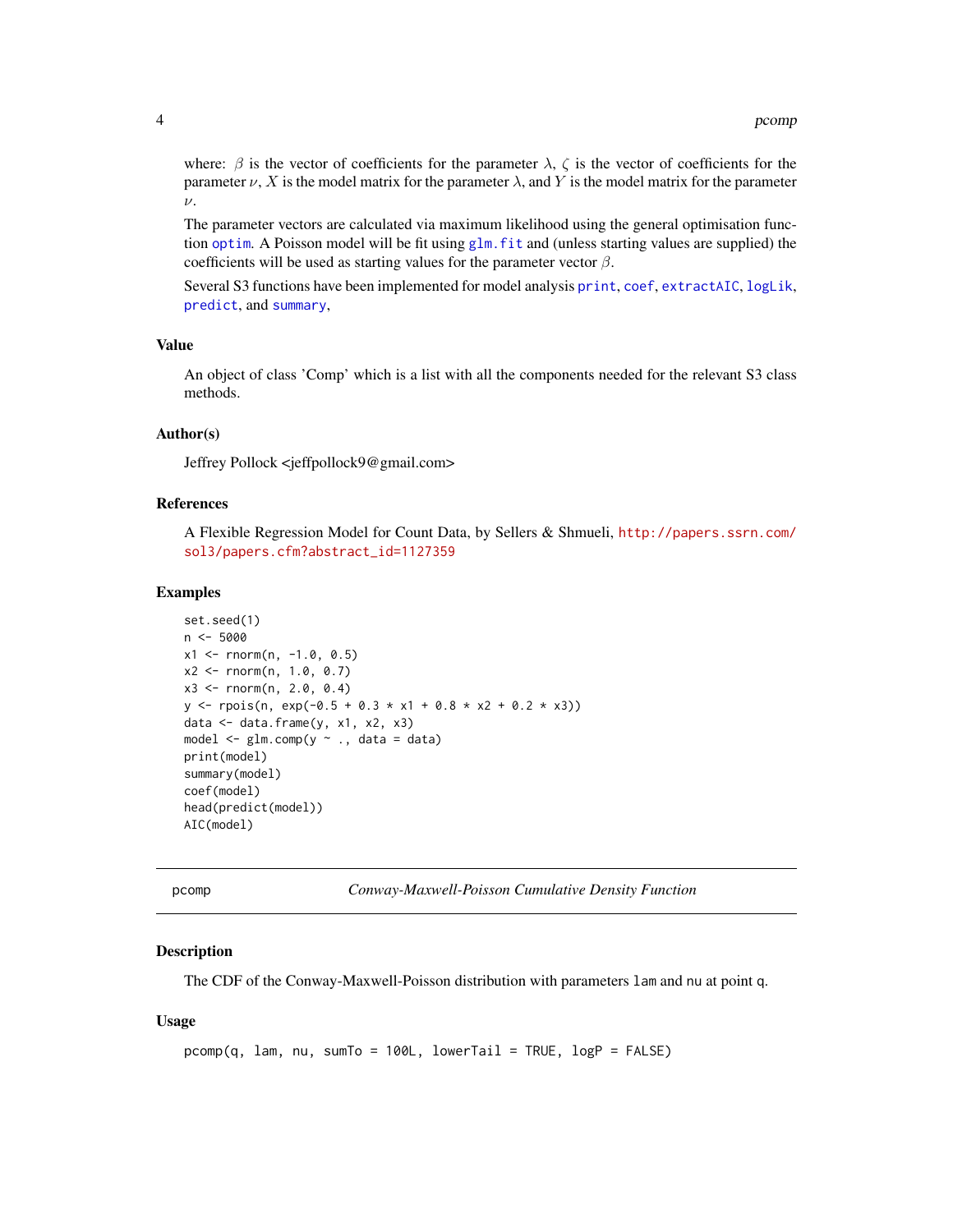#### <span id="page-4-0"></span>rcomp 5

# Arguments

| q         | an integer vector where the CDF is to be calculated. If the input is not an integer,<br>it will be coerced to be an integer. |
|-----------|------------------------------------------------------------------------------------------------------------------------------|
| lam       | a double vector of the parameter $\lambda$ .                                                                                 |
| nu        | a double vector of the parameter $\nu$ .                                                                                     |
| sumTo     | an integer for the summation term in the density (default 100)                                                               |
| lowerTail | a boolean for if $P(Y \leq q)$ should be returned (default TRUE), otherwise, $P(Y > q)$<br>is returned.                      |
| logP      | a boolean for if the log of the probability should be given (default FALSE)                                                  |

# Details

See [dcomp](#page-1-1) for details of the PDF.

#### Value

The value of the CDF (or 1-CDF if lowerTail = FALSE) or log of this value if  $\text{logP} = \text{TRUE}$ . Input vectors are recycled to be same length.

#### Author(s)

Jeffrey Pollock <jeffpollock9@gmail.com>

# Examples

pcomp(1:10, 1.5, 1.2)

rcomp *Conway-Maxwell-Poisson Random Sample*

# Description

Provides a size n sample from the Conway-Maxwell-Poisson distribution with parameters lam and nu. Sampling is done via a simple multinomial approach.

## Usage

rcomp(n, lam, nu, sumTo = 100L)

# Arguments

| n     | an integer of the number of random samples to be taken.         |
|-------|-----------------------------------------------------------------|
| lam   | a double of the parameter $\lambda$ .                           |
| nu    | a double of the parameter $\nu$ .                               |
| sumTo | an integer for the summation term in the density (default 100). |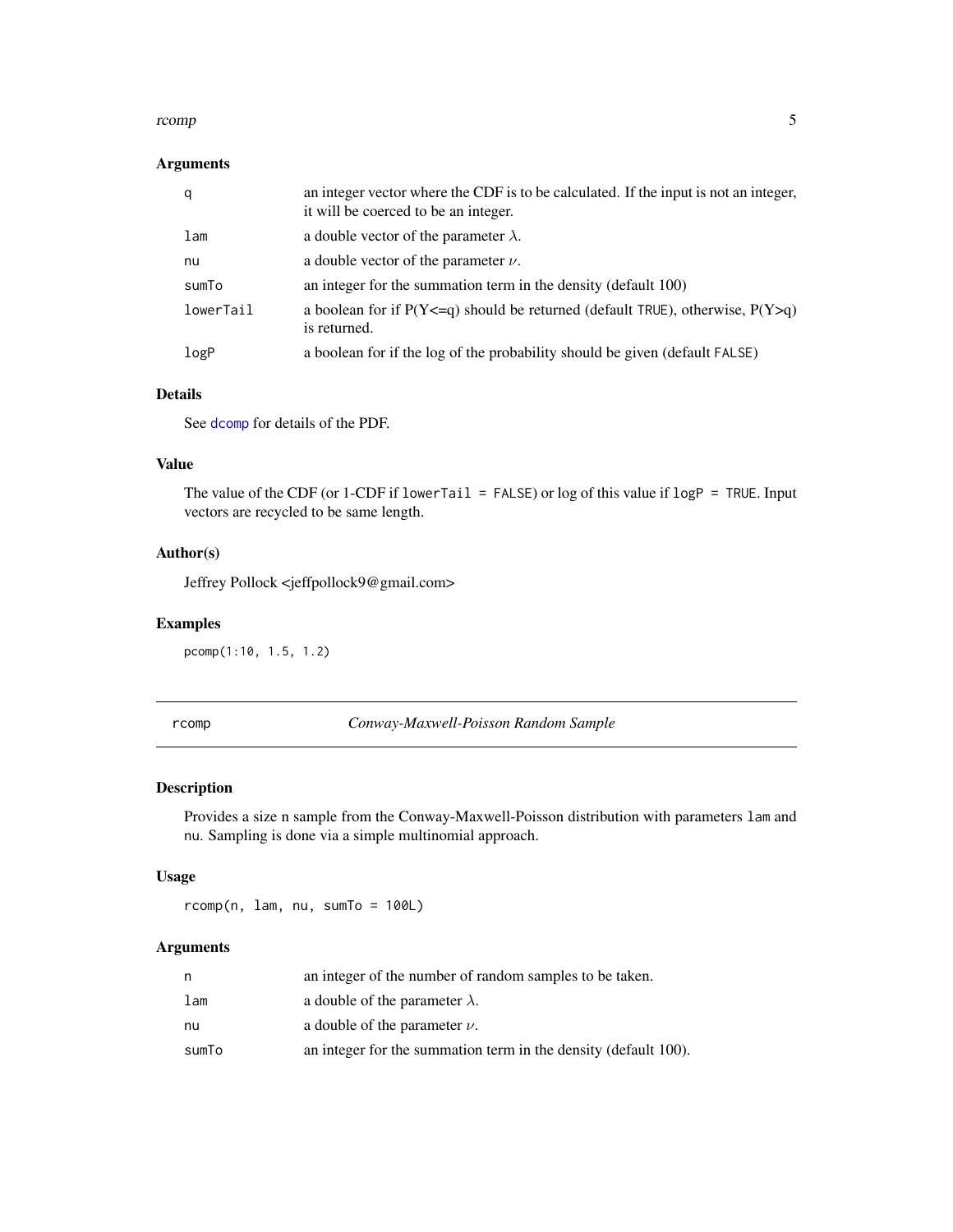# <span id="page-5-0"></span>Details

The function is only implemented for single values of  $l$ am and nu. See [dcomp](#page-1-1) for details of the PDF.

#### Value

A random sample of size n.

# Author(s)

Jeffrey Pollock <jeffpollock9@gmail.com>

# Examples

```
require(graphics)
sample <- rcomp(1000, 8.5, 0.9)
barplot(table(sample))
```